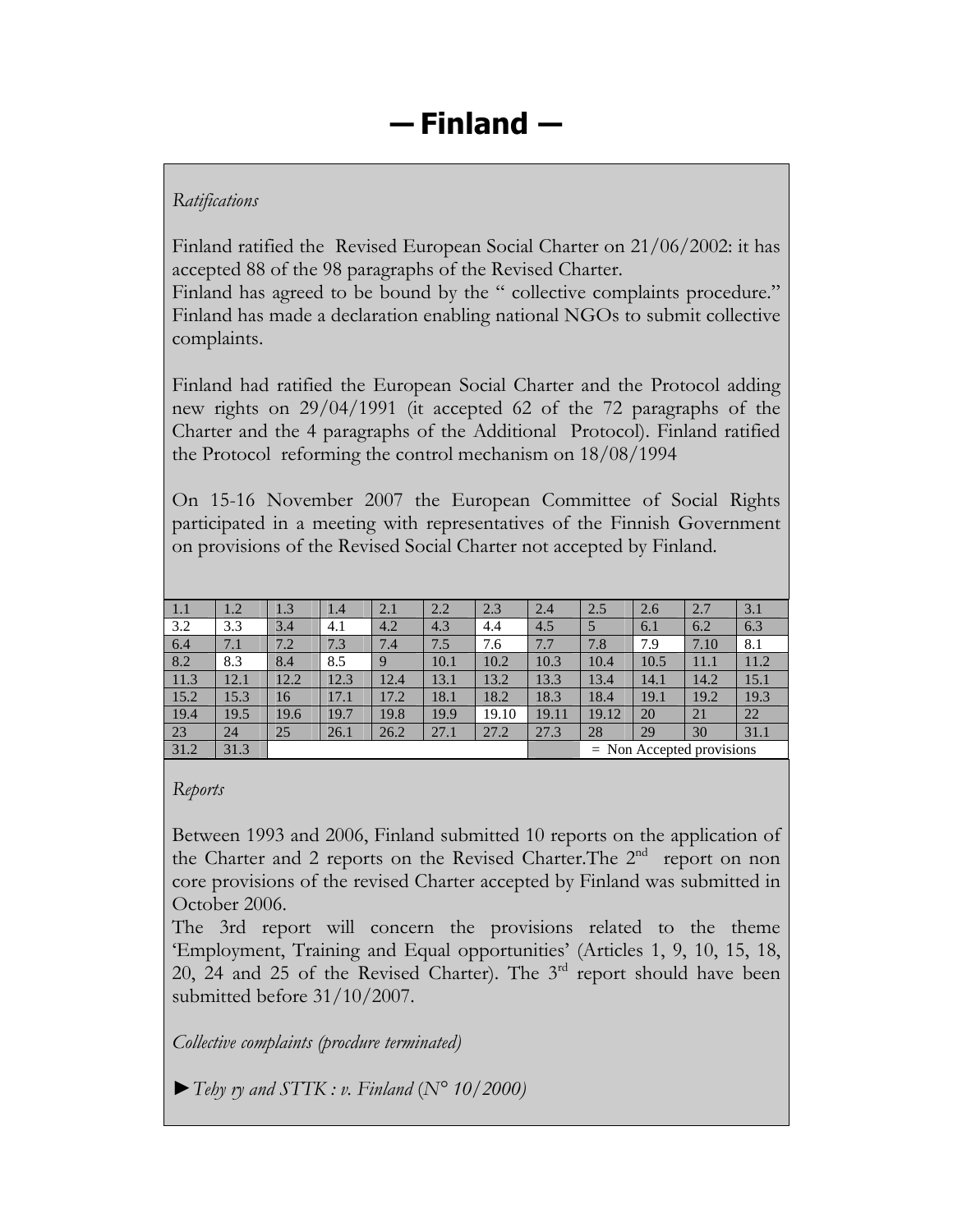Violation of Article 2§4 (*elimination of risks for workers in dangerous or unhealthy occupations)* decision of the merits of 17 October 2001.

*Pending* 

►*Federation of Finnish Enterprises v. Finland (no 35/2006)* 

**Charter in domestic law** 

Statutory ad hoc incorporation by specific implementing legislation

Finland's record with respect to application of the Charter is the following as of 1 December 2007 :

# **Examples of progress achieved or being achieved**

### **Non-discrimination**

► Signature in Spring 2000 of a new collective agreement in the hotel and catering sectors, under which it is no longer necessary for shop stewards to be Finnish citizens. *Articles 5 and 19§4 – right to equal treatment in trade union matters.* 

►New legisaltion on Non-Discrimination strengthened protection against discrimination (Act No. 21/2004). *Article 1§2, Prohibition of dicrimination in employment.* 

### **Employment**

► Extension to private employment agencies of the principles applicable to public employment services (Act No. 1005/1993 as amended in 1999) *Article 1 §3 – right to free employment services.*

► The time for which children of 14 years and over who are subject to compulsory education may work has been set at half the school holidays. Employment of children of over 15 years of age for emergency work is possible only if no adult is available to carry it out. If the rest period of a young worker has been reduced on account of emergency work, a comparable rest period must be given to him as soon as possible within a period of no more than three weeks (Act No. 998/1993 as amended in 1999) *Article 7- right of young people between 15 and 18 years of age to special conditions of employment.*

### **Movement of persons**

**►** Repeal in 1998 of the provision of the 1986 Passports Act which made it possible to refuse a passport to "persons who prove unable to look after themselves" *Article 18§4 – right to simplification and liberalisation of formalities related to immigration.*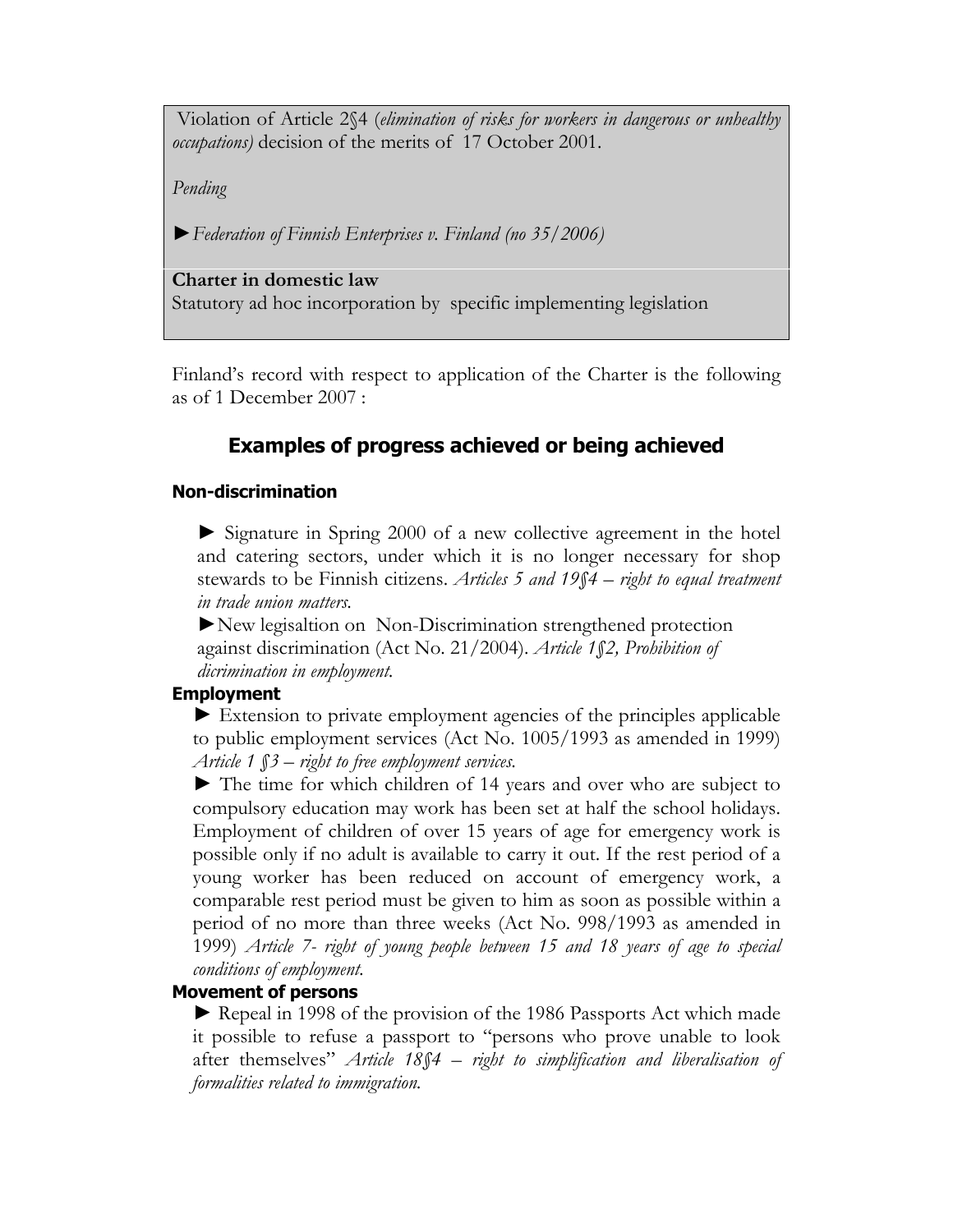## **Cases of non-compliance**

#### **Non-discrimination**

**Nationality** 

Discrimination against non EU and EEA nationals in the following matters:

► *Article 10§5 – right to vocational training.*

Nationals of other states party residing or working lawfully in the country are not guaranteed equal treatment with regard to financial assistance for Training.

► *Article 12§4 – right to equal treatment with respect to family benefits.*

1. legislation does not provide for retention of accrued benefits when persons move to a state party not covered by Community regulations or bound by agreement with Finland;

2. Finnish legislation does not provide for aggregation of the periods of insurance or employment completed by nationals of those Contracting Parties not belonging to the European Union or not having entered into a bilateral agreement with Finland.

► *Article 19§8 – right to guarantees in case of expulsion.* 

A migrant worker's minor children who have settled on Finnish territory as a result of family reunion may be expelled when the migrant worker is expelled.

**Disability** 

*Article 15§3*- *right of persons with disabilities to independence, social integration and participation in the life of the community.* 

There is no anti-discrimination legislation for persons with disabilities covering areas such as communication, housing transport and cultural and lesiure activities.

Sex

 *► Article 1§2 Prohibition of discrimination in employment* 

Compensation payable in cases of unlawful discriminatory dismissal is subject to a ceiling

*► Article 20 – Right to equal opportunities and treatment in employment and occupation without sex discrimination* 

The law does not provide for reinstatement in cases of illegal dismissals based on gender discrimination.

#### **Employment**

► *Article 1§2 – prohibition of discrimination in employment.* 

The alternative service that conscientious objectors are required to perform is more than double the compulsory military service performed by the majority of conscripts and is thus a disproportionate restriction on workers' right to earn their living in an occupation freely entered upon.

►*Article 2§1 – right to reasonable working time.*